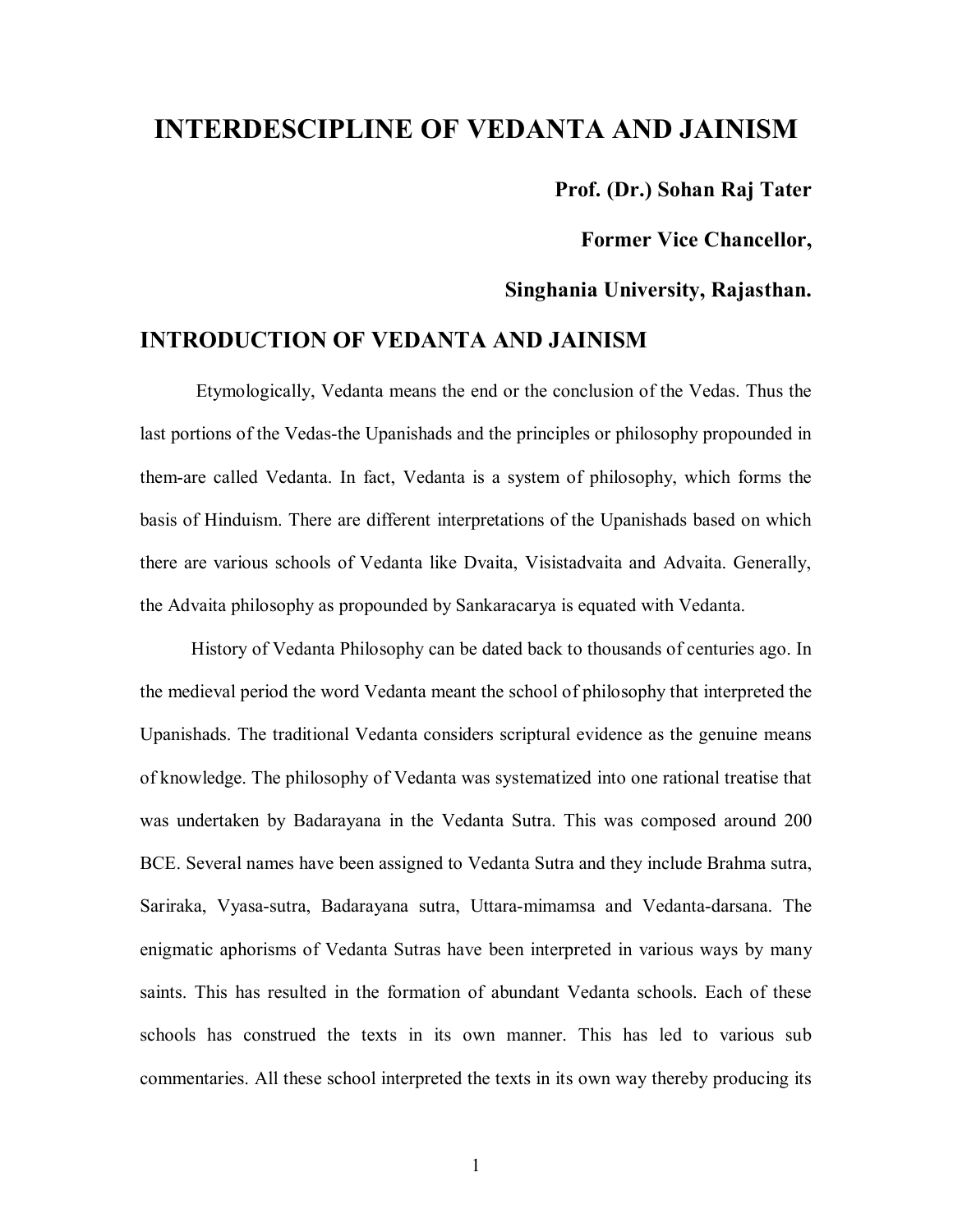own sub-commentaries. However an individual`s quest for truth through meditation has been consistent throughout Vedanta. All sects of Hinduism have been influenced by the thought systems that have been developed by Vedantic thinkers. The principles of Vedanta speak of unity of all existence and the universality of spiritual truth.

 The primary source of Vedanta is the Upanishad. However certain portions of Vedanta have been derived from some of the earlier aranyakas. The main principle of Vedanta is the absolute reality that has been termed as Brahman. Sage Vyasa was one of the major proponents of this philosophy. Most schools of Vedanta believe in the concept of Brahman - the eternal, self existent and inspiring Supreme and Ultimate Reality which is the divine ground of all Being. There are six interpretations of these source texts. Among these six three (Advaita, Vishishtadvaita and Dvaita) are well-known. These Vedanta schools of thought were founded by Shri Adi Shankara, Shri Ramanuja and Shri Madhvacharya. Bhagavad Gita has also played a major role in Vedantic thought. All teachers of Vedanta have completely attested to the importance of Gita to the development of Vedantic thought and practice. Vedanta is not restricted to one book, thus it has no single source.

 Jainism is one of the major ancient religions of the world. Scholars believe that it originated as a reaction to the cumbersome ritualism (karma kanda) and as revolt against animal sacrifices in the name of religion, which were prevalent in Hinduism. We get evidence of this protest against killing animals in sacrifices (yajnas) in the mythological stories of Jainism. Other Jainologists, however, consider Jainism as old as Hinduism, if not older. It was prevalent then as one of the popular religions. These scholars believe that in India, from times immemorial, there were two parallel streams of culture: the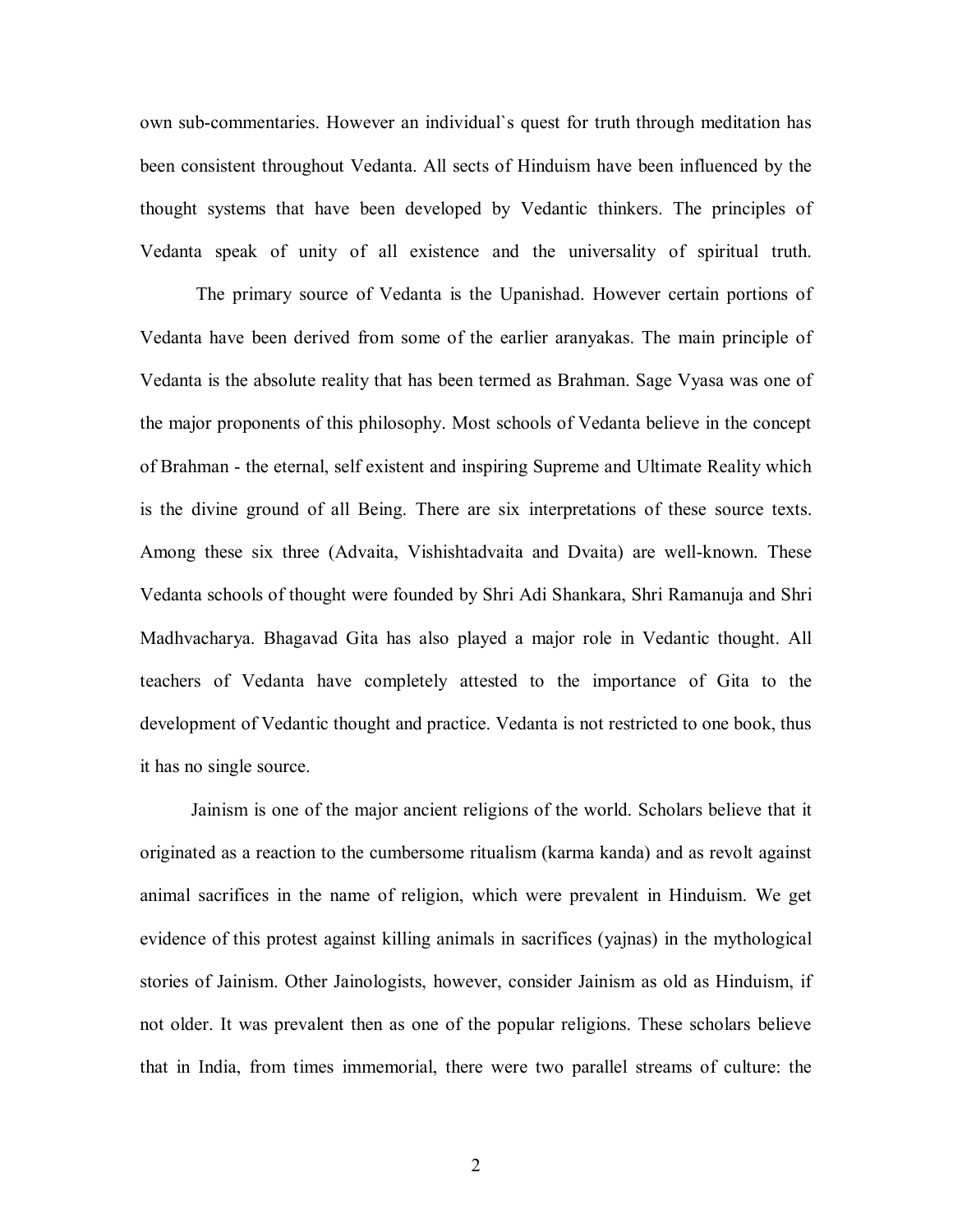Vedic or brahman culture, and the shramana culture. The former originated and flourished in the Indus valley or Sarasvati Valley according to modern scholars, and the latter had its birth and growth in Magadha, the present state of Bihar, India. There are certain fundamental differences between these two cultures, which have persisted in some form or other till to day.

## **DISSIMILARITIES OF VEDANTA AND JAINISM**

 Vedanta says that Brahmn is ultimate reality. All other beings and things are unreal. Swami Sivananda upholds that Brahmn is paripoorna, full, because all desires melt there. Brahmn to him 'is something, after seeing which there is nothing more to be seen, after becoming which there is nothing more to become, after knowing which there remains nothing to be known'. Brahmn is that which is all-pervading, which surrounds us from all sides – around, above and below. It is satchidananda or existence, knowledge and bliss. It is that which has no other. It is without a second, endless, eternal, one and one alone. It is everlasting, the one continuous experience-whole. Brahmn has six attributes: 'jnana (divine wisdom), vairagya (dispassion), aishwarya, power (bala, strength), sri (wealth); and kirti (fame)'.

He is nitya (eternal), ananta (infinite),and ananda (supreme bliss). He is unchanging amidst changing phenomena. He is permanent amidst the impermanent, and imperishable amidst the perishable. He is what the Gita calls "Jyotishamapi tat jyoti,Light of all lights" He is the Adhisthana or support of the phenomenal world. Brahmn is the sutradhara, string-puller of all bodies of beings. He is the antaryamin, inner ruler of all beings. He is in you and you are in Him. Each of the five primary elements is a manifestation of His qualities.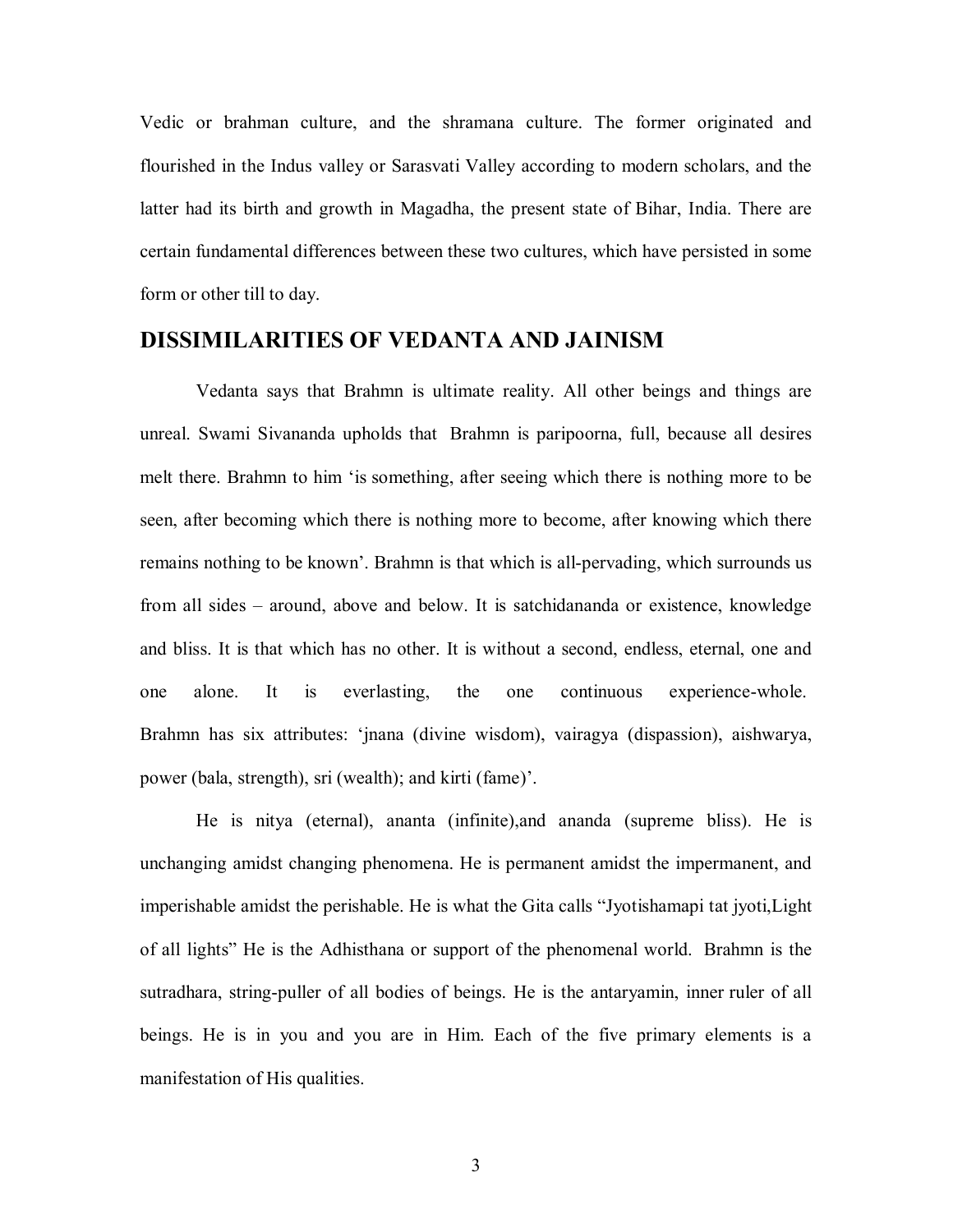Brahmn is swatantra or independent. He has satkama (good desires) and satsankalpa (pure will). Since karmas are jada or insentient, on their own they cannot yield fruits, so it is Brahmn who dispenses fruits of actions of jivas. He is all merciful; quenching the thirst of jivas. He satiates our hunger. He dispenses justice to all. The five activities of God are: srishti (creation), sthiti (preservation) samhara (destruction) tirodhana or tirobhava (veiling) and anugraha (grace). Brahmn is beyond the reach of the senses and mind that is why its existence cannot be proved by scientific experimentation. It is purely a question of faith and refers to the intuitive side of man. However, His existence can be inferred by certain empirical facts or common experiences in daily life.

 Shramana culture considers formal sannyasa or total renunciation of all possessions, desires and even activities essential for attaining liberation. The word Arhat refers to a person who has gained perfect control over all his activities. An arhat, without any activity, is projected as the ideal. Of the four purusarthas, or goals of life, the brahmana culture stresses dharma or righteous conduct, whereas the shramana culture emphasizes moksha or freedom more than dharma. **One must keep in mind these few basic facts while trying to undertake a comparative study of Vedanta and Jainism.** It must also be borne in mind that Brahmanism or Hinduism is not the same as Vedanta. Likewise Shramanism and Jainism are not identical. Besides, both Vedanta and Jainism have various aspects: philosophical, ethical, social and practical. There are some similarities between the two as well as some dissimilarities. One must be careful not to draw simplistic conclusions.

 Georg Feuerstein summarizes the advaita realization as follows:The manifold universe is, in truth, a Single Reality. There is only one Great Being, which the sages call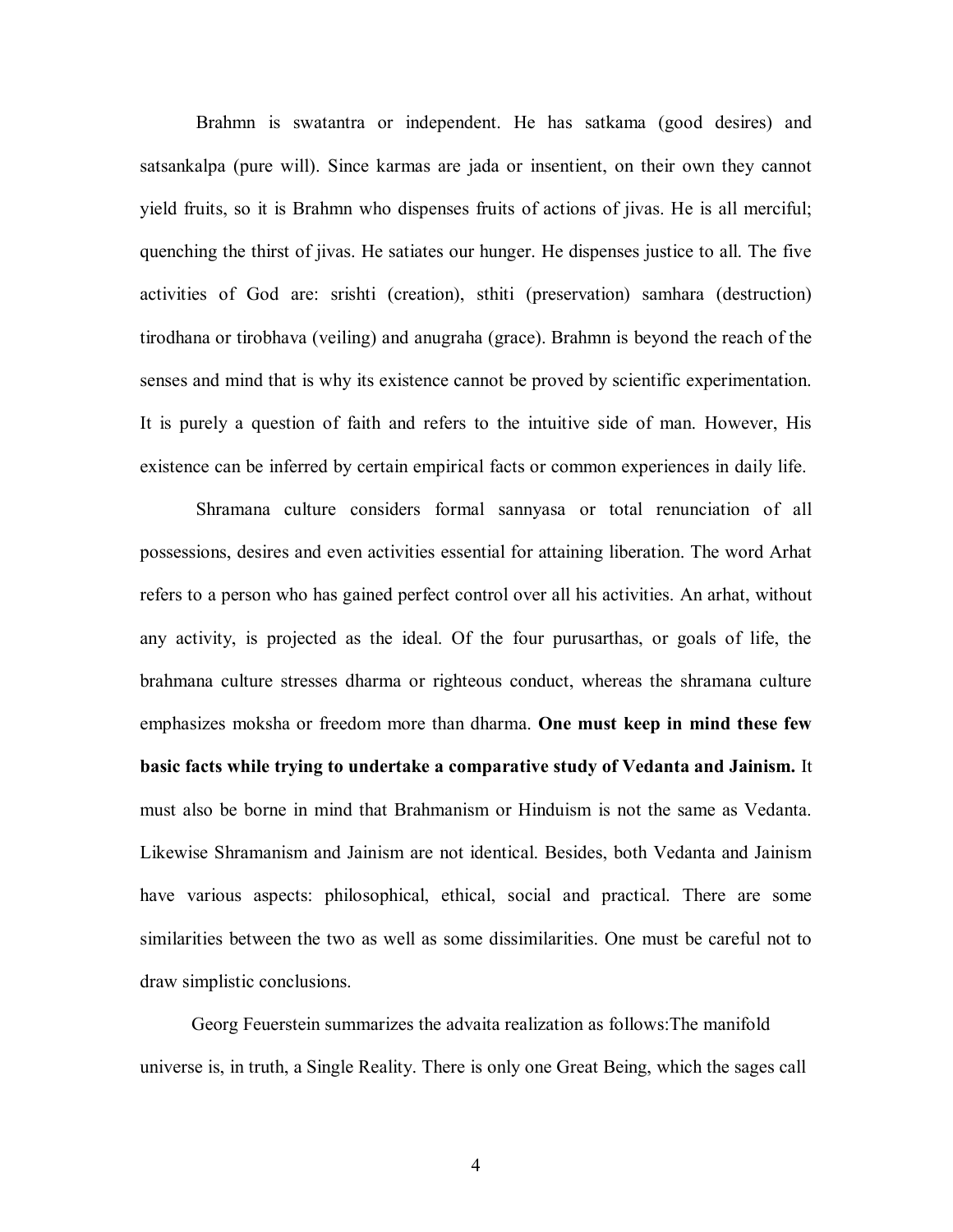Brahman, in which all the countless forms of existence reside. That Great Being is utter Consciousness, and It is the very Essence, or Self (Atman) of all beings."

 The Vedic culture emphasizes the concept of a Brahmana or brahmanahood, whereas the Shramana culture has its basis in the concept of an all-renouncing Monk, a bhikkhu or shramana. The Vedic culture sets before us the concept of a Jivanmukta, a person liberated in life. A jivanmukta can even be a householder. He is also called a Rishi (mantra-drasts), a person who has realized the scriptural truths. There are many references to such householder rishis in the Hindu scriptures. King Janaka and the sages Yajnavalkya, Vasistha, Atri and many other rishis were all householders.

 Right Knowledge is greatly emphasized in Vedanta because ignorance can be destroyed only by knowledge. The chief means of acquiring this knowledge is called jnana yoga, which aims at attaining the highest spiritual knowledge. **However there is an important difference between Vedanta and Jainism.** According to Advaita Vedanta the individual soul and the Cosmic Soul or Brahman are essentially one and nondifferent. But Jainism believes that individual souls are innumerable and separate, and that this differentiation remains even after emancipation. But one thing is certain: both Jainism and Vedanta believe that the soul in its real nature is pure, free, blissful and of the nature of consciousness.

## **SIMILARITIES OF JAINISM AND VEDANTA**

 Advaitins believe that suffering is due to Maya (also known as Mithya or Vaitathya), and only knowledge (called Jnana) of Brahman can destroy Maya. When Maya is removed, there exists ultimately no difference between the Jiva and Brahman (Isvara). Such a state of bliss when achieved while living is called Jivanmukta. While one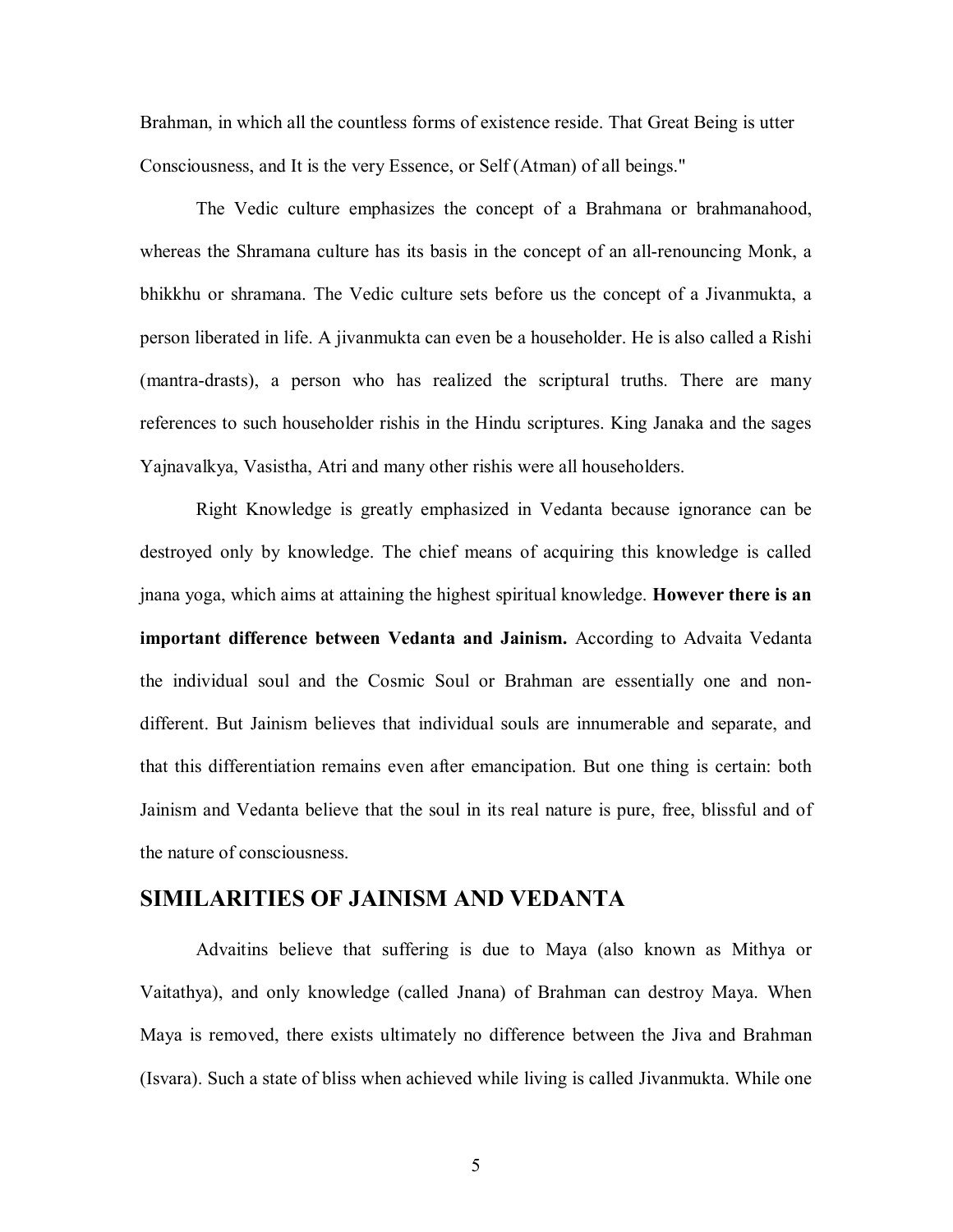is in the pragmatic level, one can worship God in any way and in any form, like Krishna or Ayyappa as he wishes; Adi Shankara himself was a proponent of devotional worship or Bhakti. But Adi Shankara taught that while Vedic sacrifices, puja and devotional worship can lead one in the direction of jnana (true knowledge) they cannot lead one directly to moksha. At best, they can serve as means to obtain moksha via shukla gati.

 Both Jainism and Vedanta accept the **Atman** as the real nature of all living beings-a reality that is different from the body, the pranas, the mind and the intellect which are inert (jada) Jainism calls them pudgala. Vedanta propounds that the individual soul forgets its real nature and identifies with the unreal (body and mind) due to ignorance (avidya). Jainism also considers mithyatva or wrong knowledge-ignorance-as the chief cause of bond age between the conscious principle, Atman and the insentient pudgala. It however, postulates a few more causes of bondage: the absence of dispassion for sense enjoyment (avirati), carelessness (pramada), attachment (kasaya) and the activities of body, mind and speech (yoga).

 It is not that Jainism does not preach faith in oneself. In fact Jainism does not believe in a God who creates, sustains and destroys the universe. Likewise it does not advocate the concept of grace of a superhuman divine being. Although Jainism adores tirthankaras or prophets it also believes that anyone can attain to that exalted state by one's own self-effort. Adoration of the tirthankaras is more a reminder of the state of perfection than worship. This does not contradict Swamiji's Practical Vedanat which preaches the potential divinity in every human being. Swamiji repeatedly exhorted his disciples to become Rishis-even greater than himself.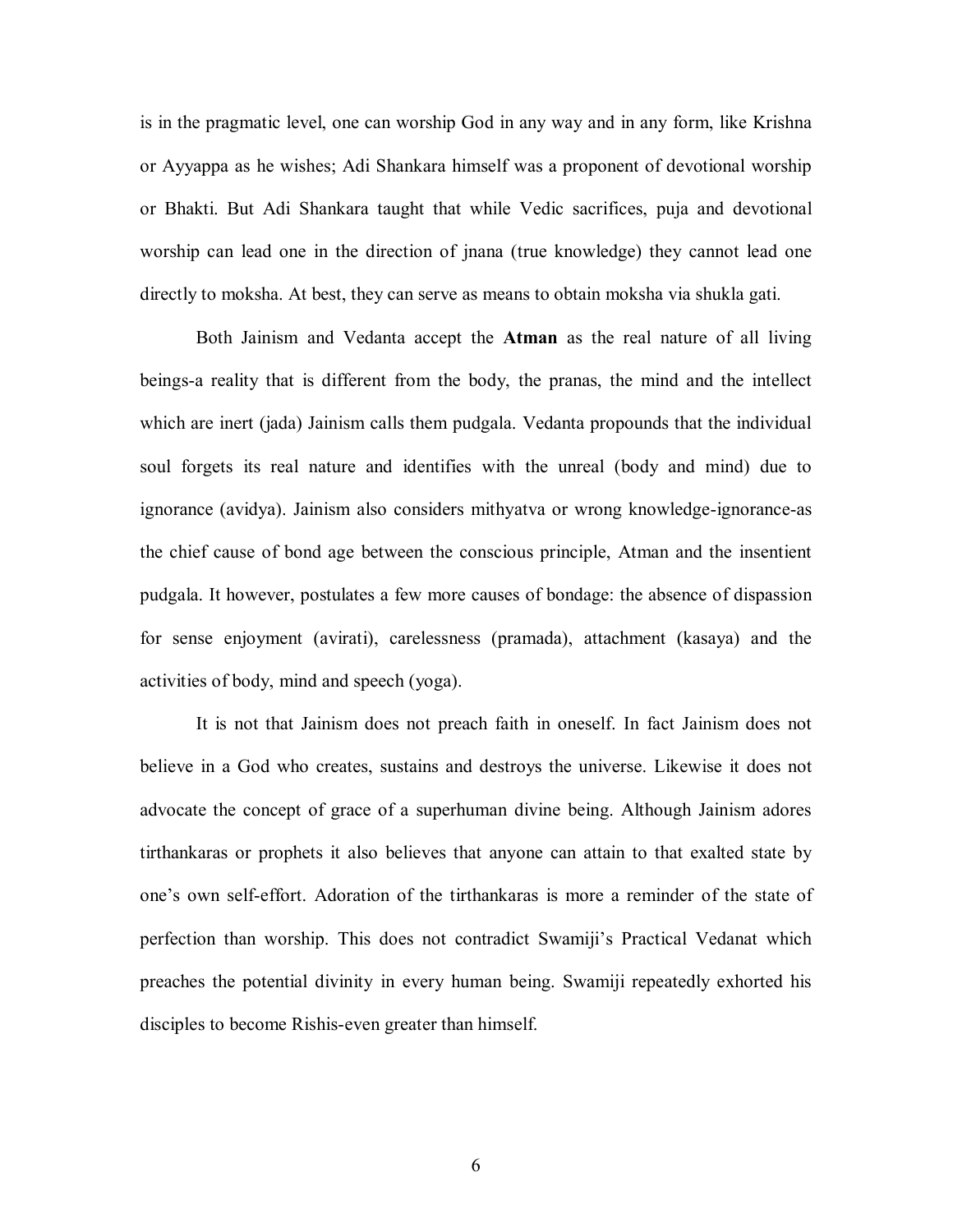Swami Vivekananda based his scheme of Practical Vedanta on the foundation of Advaita Vedanta. We must serve others because in serving them we really serve ourselves; because there are no two beings there is only one Cosmic Soul. Your soul and others soul are the same. To harm others is only to harm one self. The Jain Tirthakara Mahavira speaks in almost the same vein: Whom you want to kill is none but you; whom you want to bind is none other than you. To kill anyone is to kill oneself; compassion towards creatures is compassion towards oneself. **In this teaching of Lord Mahavira we find an echo of Advaita Vedanta.**

 Both Vedanta and Jainism believe in the **theory of karma** and transmigration. In Jainism the philosophy of karma is discussed in great detail. To get rid of the bondage caused by past karma Jainism recommends two means: samvara and nirjara. Samvara means prevention of new karmic bondages-prevention of the influx of fresh karma. Nirjara deals with the methods by which the already formed bondages could be severedthe purgation of karma. This is done **by Right Faith, Right Knowledge and Right Conduct**. These three together are called tri-ratna **('Triples Jewels')** and are very basis of Jainism Besides these tapas (austerity) is so greatly stressed in Jainism that it may be considered the fourth jewel.

 When we try to study these basic principles in the light of Swami Vivekananda's Practical Vedanta we find certain similarities. Swamiji too greatly emphasized faith as one of the most important virtues. While in Jainism Right Faith means having faith in the true and pure guru (suddha guru), pure deity or prophet (suddha deva) and true and pure religion (suddha dharma). Swamiji stressed faith in oneself. He went to the extent of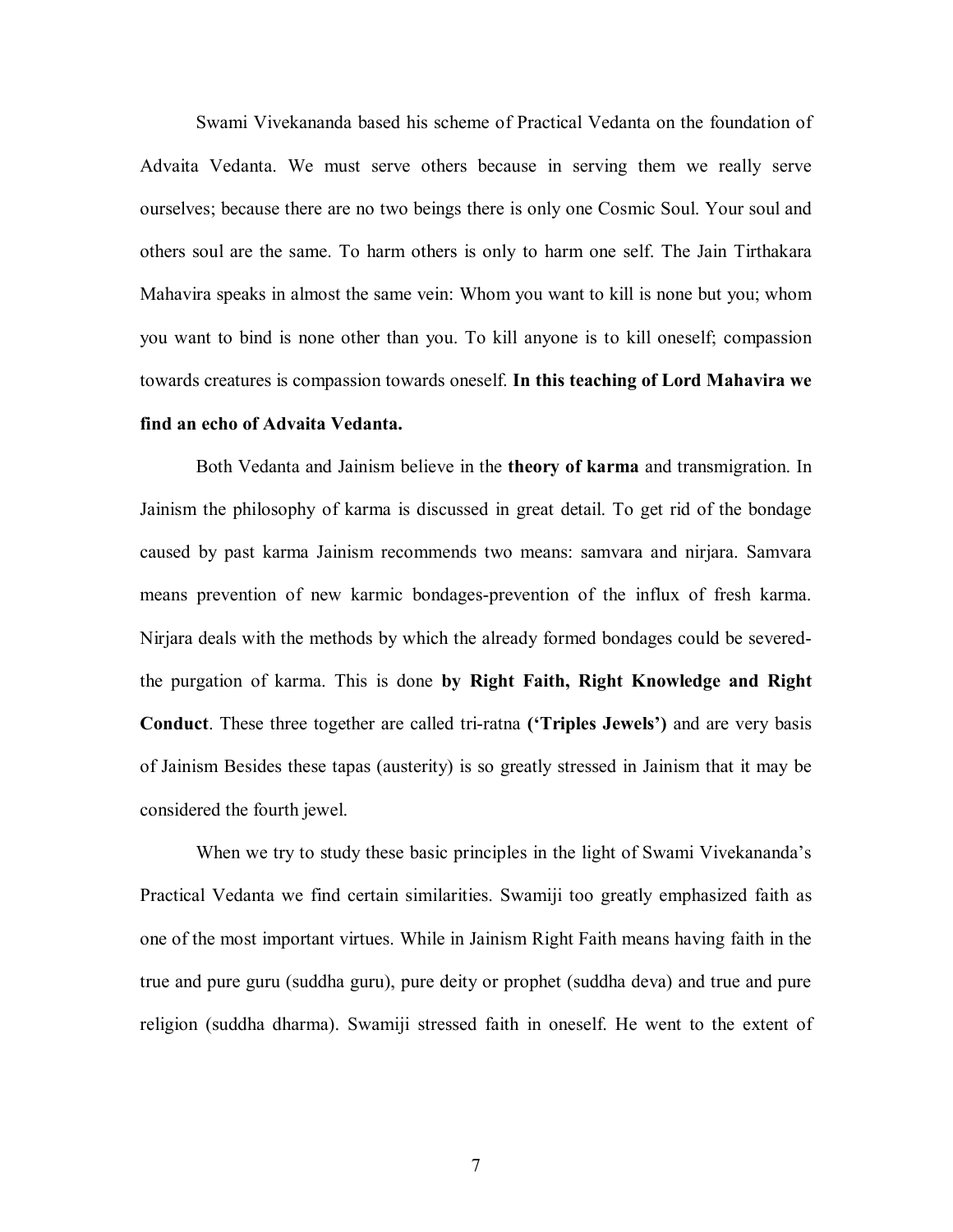proclaiming: The old religions said that he was an atheist who did not believe in God. The new religion says that he is the atheist who does not believe in himself.

## **INTERDISCIPLINE OF VEDANTA AND JAINISM**

 Now, if we believe that only the **ritualistic aspect** of Hinduism and Brahmanism is repugnant to Jainism, there should not be any antagonism between Jainism and the spiritual aspect of the Upanishads. Even the Upanishads have decried Vedic ritualism characterized by excessive activity and sacrificial paraphernalia, and have preached the conscious principle the Atman the realization of which they advocated as the ultimate goal of life. There cannot be any contradiction between Jainism and Vedanta on this score.

 We have thus far seen some basic tenets of Jainism in the light of Practical Vedanta. Let us now try to evaluate some of the principles of Practical Vedanta as preached by Swami Vivekananda in the light of Jainism. Let us to begin with take up Swami Vivekananda's definition of religion: Each soul is potentially divine.The goal is to manifest this divinity within by controlling nature, external and internal. Do this either by work, or worship or psychic control or philosophy-by one, or more or all of these-and be free. This is whole of religion. Doctrines or dogmas or rituals or books or temples or forms are but secondary details. (1.124).

 Now let us correlate it with Jainism. We have already seen that Jainism believes the soul to be a conscious entity and considers its freedom from karmic bondage the goal of life. We have also seen that in Jainism greater stress is laid on karma raja. However devotion worship or bhakti is not neglected. Worship of images in temples and chanting of hymns and praises form an integral part of Jain religious practice. Jain devotees derive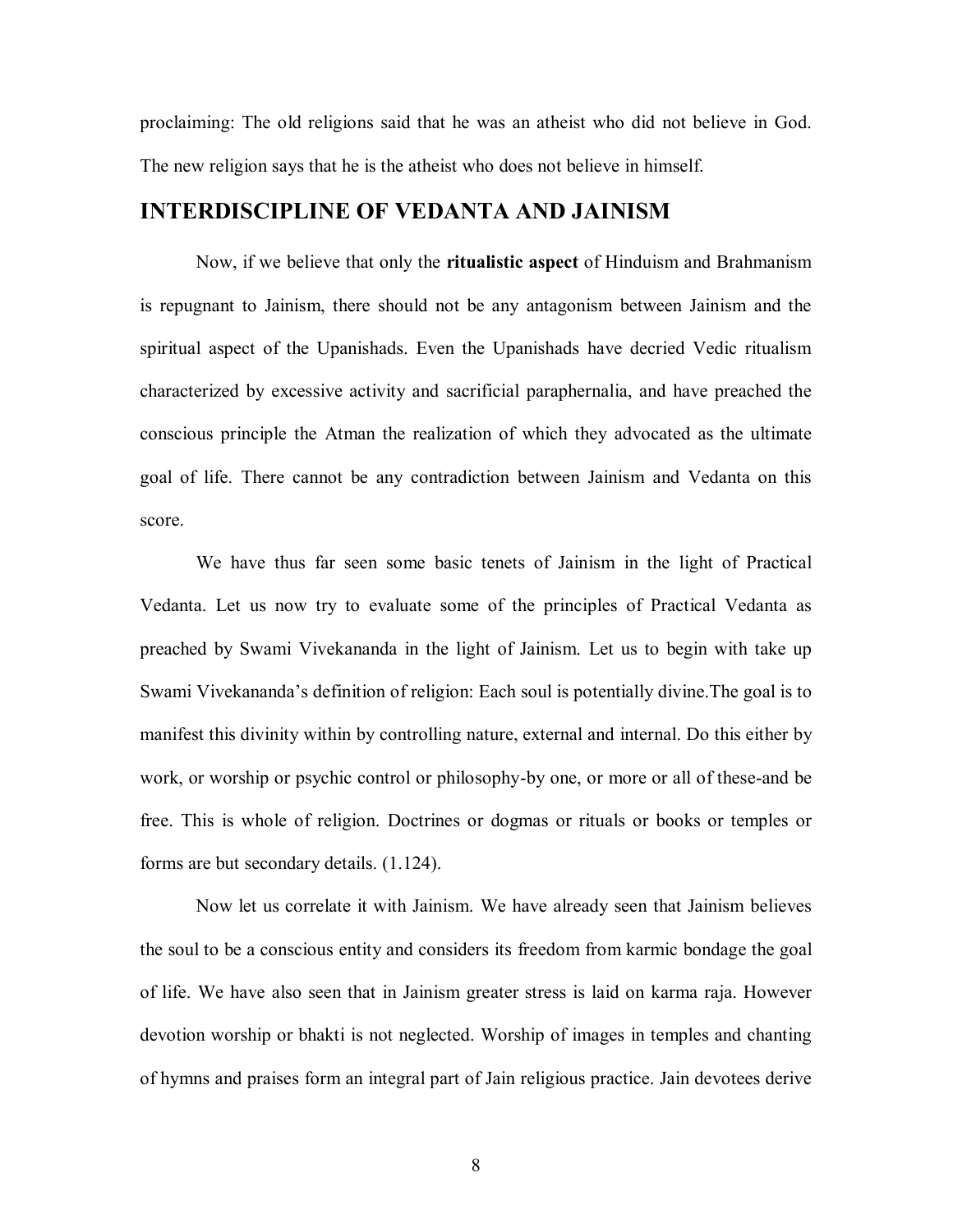immense spiritual benefit from such observances. Nor are philosophical studies neglected. There is enough scope for scholarship and the exercise of reason in karma yoga has not been extolled in Jainism as it has been done in the Bhagavad gita. Service to man is service to God is the very basis of Swami Vivekananda's Practical Vedanta. In Jainism service is considered one of the six kinds of internal tapas or austerity. But here too service only means service of saints and monastics. Although charity is considered meritorious for householders according to Jainism all activities ultimately lead to greater bondage. **Hence karma is not considered a means of purification. Instead tapas is advocated as a means of cleansing oneself of karmic impurity**

 Anekantavada and syadvada are two inter-related theories, which demonstrate the catholicity of Jainism. An object or phenomenon can be viewed from various viewpoints and these various views can all be true though only partially. To explain this Jains give the famous example of several blind men feeling various parts of an elephant and deriving their own conclusions about it, which are all only partially true. This principle resembles Sri Ramakrishna's saying:' As many faiths so many paths.' God can have various forms according to the conceptions of different devotees, and at the same time can be formless too. And there could be various paths to reach Him all of which can be equally valid.

 Swami Vivekananda considers external details like rituals forms and temples of secondary importance. Jainism also emphasizes mental attitude more than the external act. This subject is discussed in Jainism under the subject of Naya meaning outlook. If a meritorious act is performed with an evil intention it cannot be considered meritorious. This is akin to the Karma yoga of Vedanta according to which the fruits of an action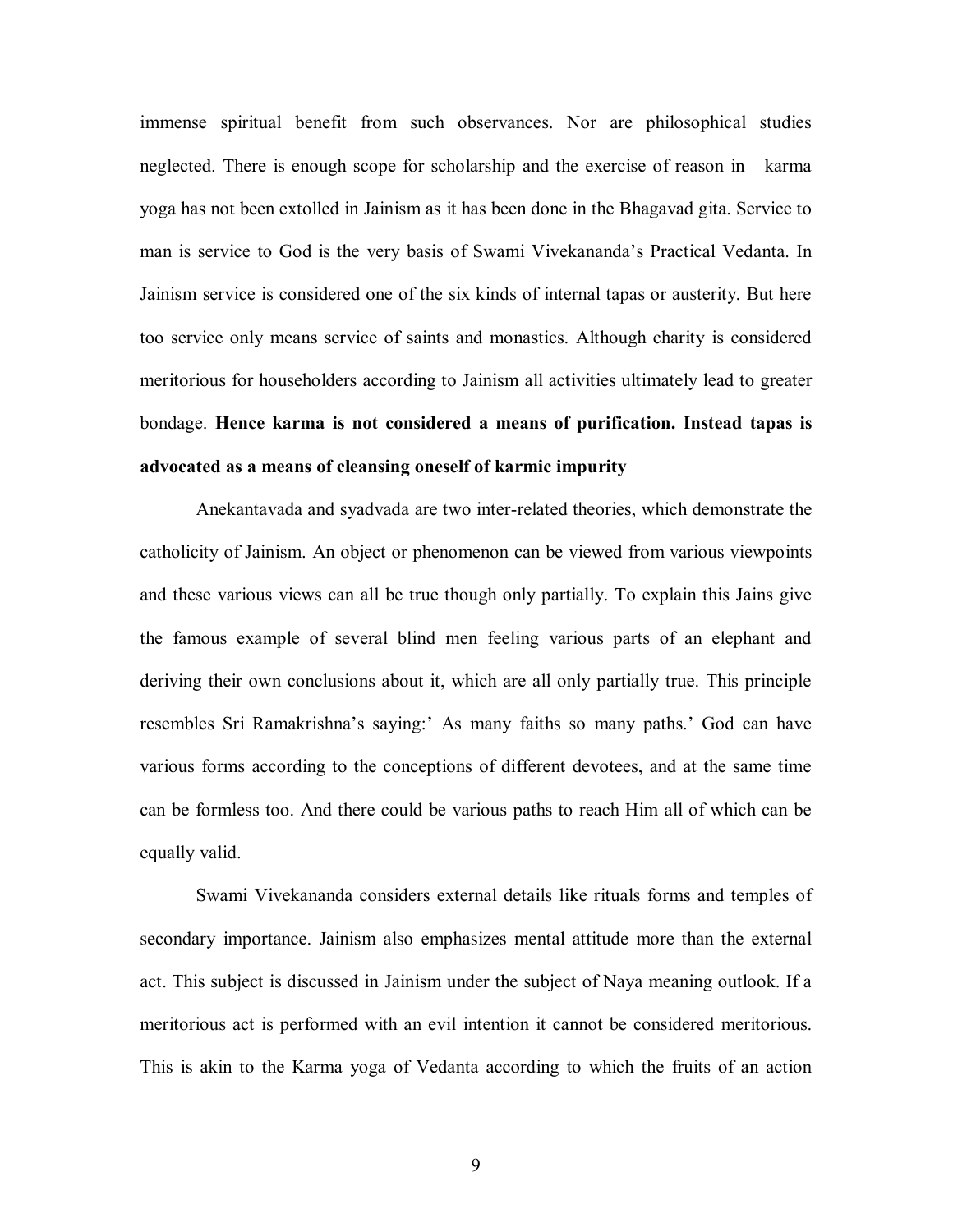performed without attachment cannot affect the doer. There are two types of violence according to Jainism: actual violence and mental or intentional violence-dravya himsa and bhava himsa. Of the two, intentional violence is considered worse than actual violence.

 Jainism is basically a religion that **strongly emphasizes renunciation** and meditation and the giving up of all activity. It is a renunciation-dominant religion (nivrttipradhana dharma). In Jain temples we often find images of Jain prophets and saints sitting-or even standing-in meditation. Swami Vivekananda too assigned the prime place for concentration of mind and meditation in his scheme of Practical Vedanta. **He was himself an adept in meditation and considered concentration of mind to be the secret of success in all spheres of life.** In Jainism several meditation techniques are described, starting from such simple and preliminary techniques of collecting the dispersed mind as ananupurvi to the most advanced sukla-dhyana.

 Jainism lays the greatest stress on the necessity of character and purity of conduct (samyak caritra). So does Swamiji:'Money does not pay nor name; fame does not pay nor learning. It is love that pays; it is character that cleaves through the adamantine walls of difficulties'. (4.367) In fact character building was the very basis of all his practical plans of action. He defined education as the man-making, character-making assimilation of ideas. (3.302)

 Observance of the five **Yamas** – truth, non-violence, non-stealing, chastity and non-possessiveness-wholly or partially as vows is the basis of Right Conduct. According to the great sage Patanjali the author of the Yoga Sutras these five values must be practiced by everyone everywhere and at all times without exception. Sri Ramakrishna

10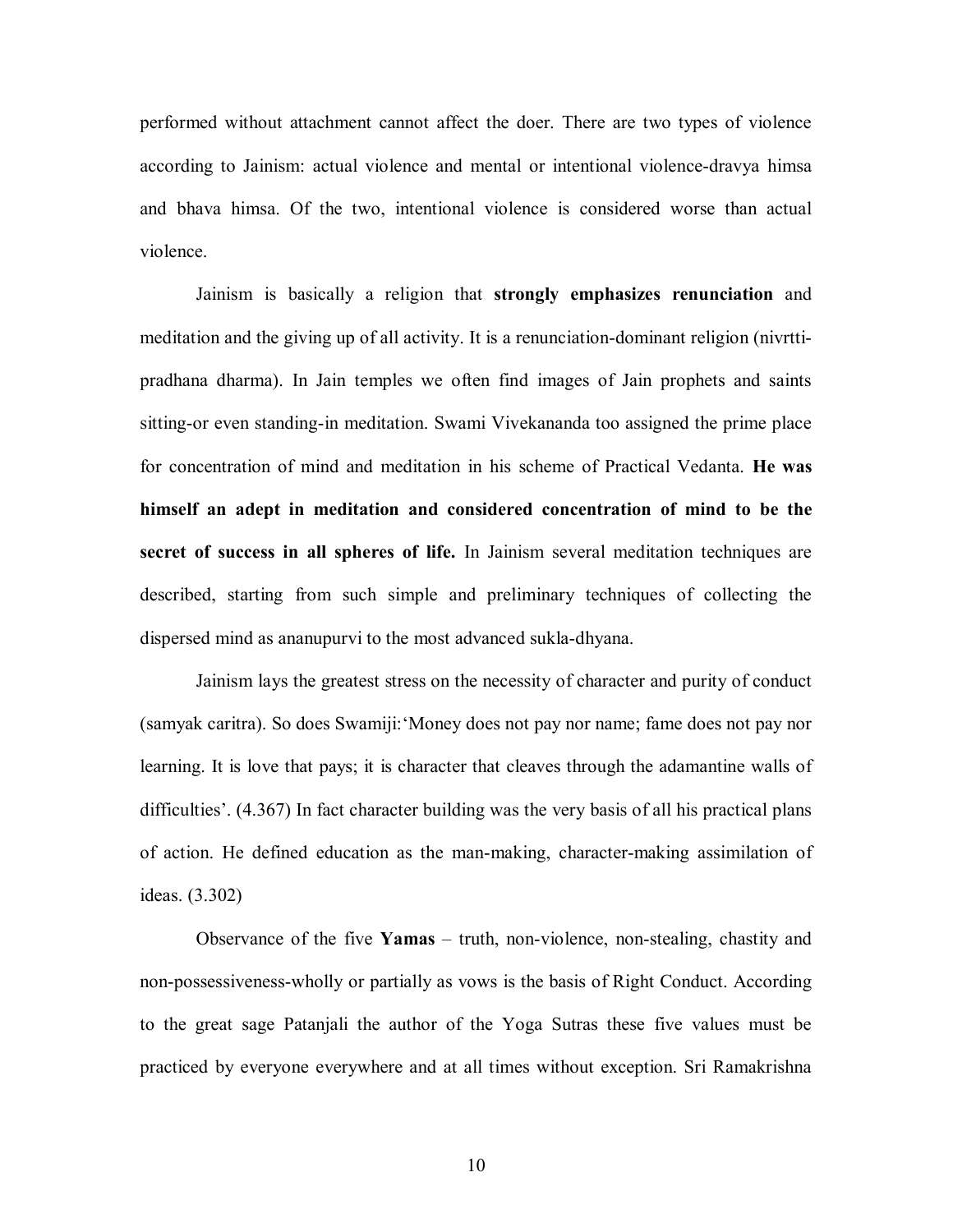was fully established in these virtues. Swami Vivekananda too advocated them. Hence there can be no dispute in this matter. The only difference is that whereas in Jainism the greatest stress is laid on Ahimsa or non-in-jury, Swamiji has emphasized truth and chastity.

### **CONCLUSION**

 Today we need to follow the footsteps of Swami Vivekananda, one of whose missions was to remove the culls from the oft-projected picture of Hinduism and give an invigorating message of Vedanta to both the East and the West. **When our religion is thus made comprehensible to the modern man, when the practices incompatible with Vedanta are purged, when our education is spiritualized through desecularization, when our nation gets united by the application of Vedanta, only then will Hindus be able to impress the world outside.** Only then can our acaryas deliver what is expected of them – showing how to have the correct attitude to solve modern and ultra-modern problems: pollution, population explosion, escalating terrorism, ecological imbalance, unprecedented pauperization of man, 'genetic bomb' etc. Only then the song of the Puranic ballad will have significance today : The residents of the celestial sphere sing, and the theme of their song is the following: 'Blessed are those that live in the territory of 'Bharata.' Let us, by our act and deed, justify our love for 'Bharata' which may mean rata, or addicted, to bha, or enlightenment.

 Vedanta is as old as the Vedas and is the basis of the various Indian philosophical systems. Although Vedanta had always been a practical scheme of life as well for modern times Swami Vivekananda has given it a new interpretation called Practical Vedanta. From the above analysis it will also be evident that although Jainism may differ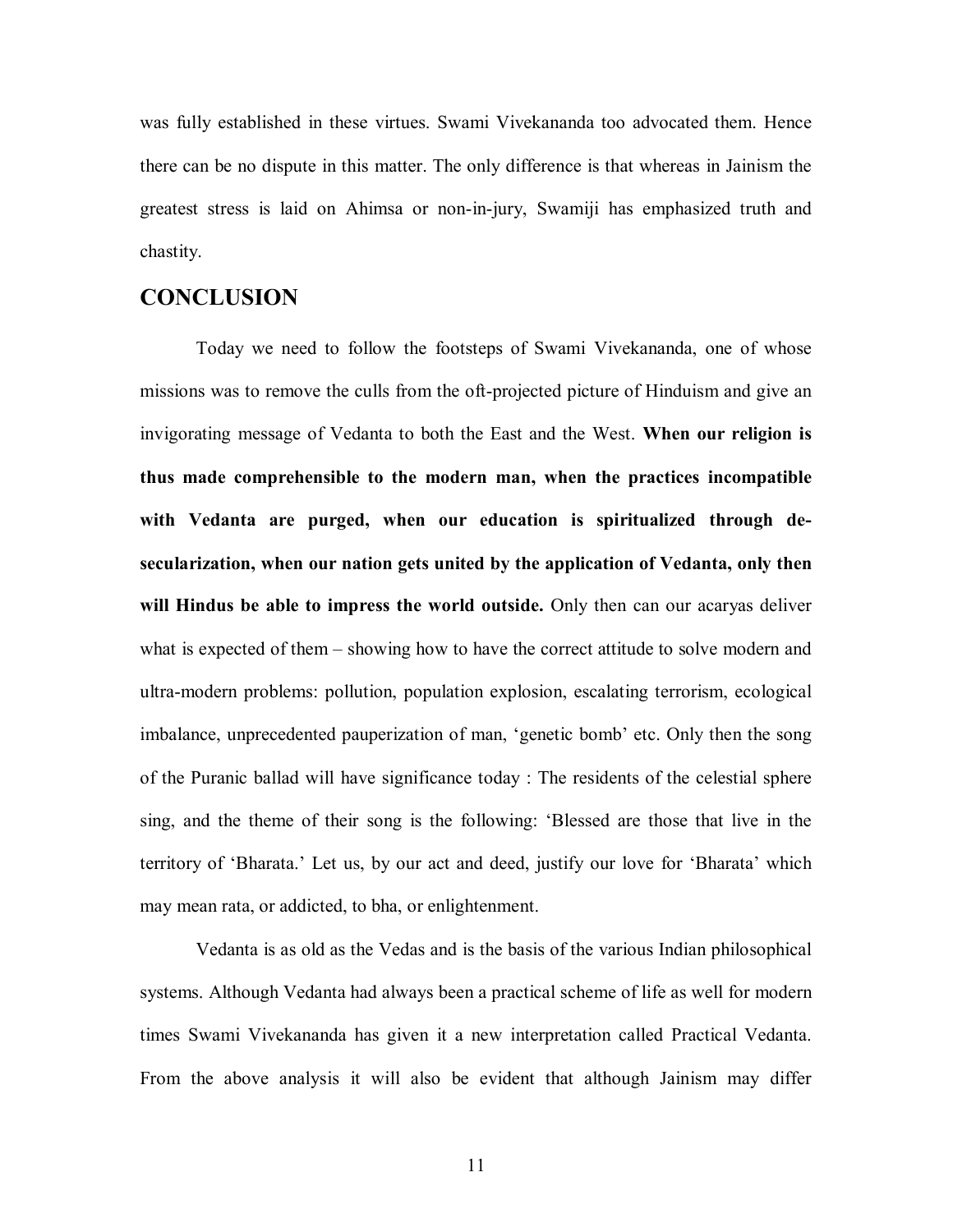philosophically and empirically from traditional Hinduism there are more similarities than differences between Jainism and Vedanta especially Swamiji's Practical Vedanta. Besides, Swamiji's definition of Vedanta is very wide all comprehensive and allinclusive. According to it Religion is Vedanta, which includes all the different religions like Jainism Buddhism and Hinduism Even if one may not accept this definition of Vedanta one would find a lot of similarities between Jainism and Vedanta. Not only this, the two systems can help and enrich each other-as it should be. Vedanta can gain something from Jainism and Jainism too can benefit from Vedanta without in any way compromising their special features or originality.

 Self-enquiry is greatly emphasized in Vedanta, where it is called tvam-padasodhana. When one asks the questions, Who am I? What is my real nature? And seeks answers to such questions one ultimately realizes one's real pure conscious nature-the Atman free from adjuncts like body mind ego and intellect. There is no difference between Vedanta and Jainism as far as the process of inquiry is concerned.

 Jains seek forgiveness from all creatures of the world chanting the following verse: I forgive all creatures may all creatures forgive me. I have friendship with everyone and enmity towards none. No true religion preaches hatred separation or conflict. It bring people together and spreads goodwill. This has been the aim of both Jainism and Vedanta, which is why both Jainism and Vedanta have flourished in India. There has always been a cordial relationship between the Jains and the Vedantins and it continues to grow stronger every day.

 The practice of serving man as God (siva jnane jiva seva) can easily become a part of the Jain way of life, since it accepts every soul as a pure free conscious entity. It is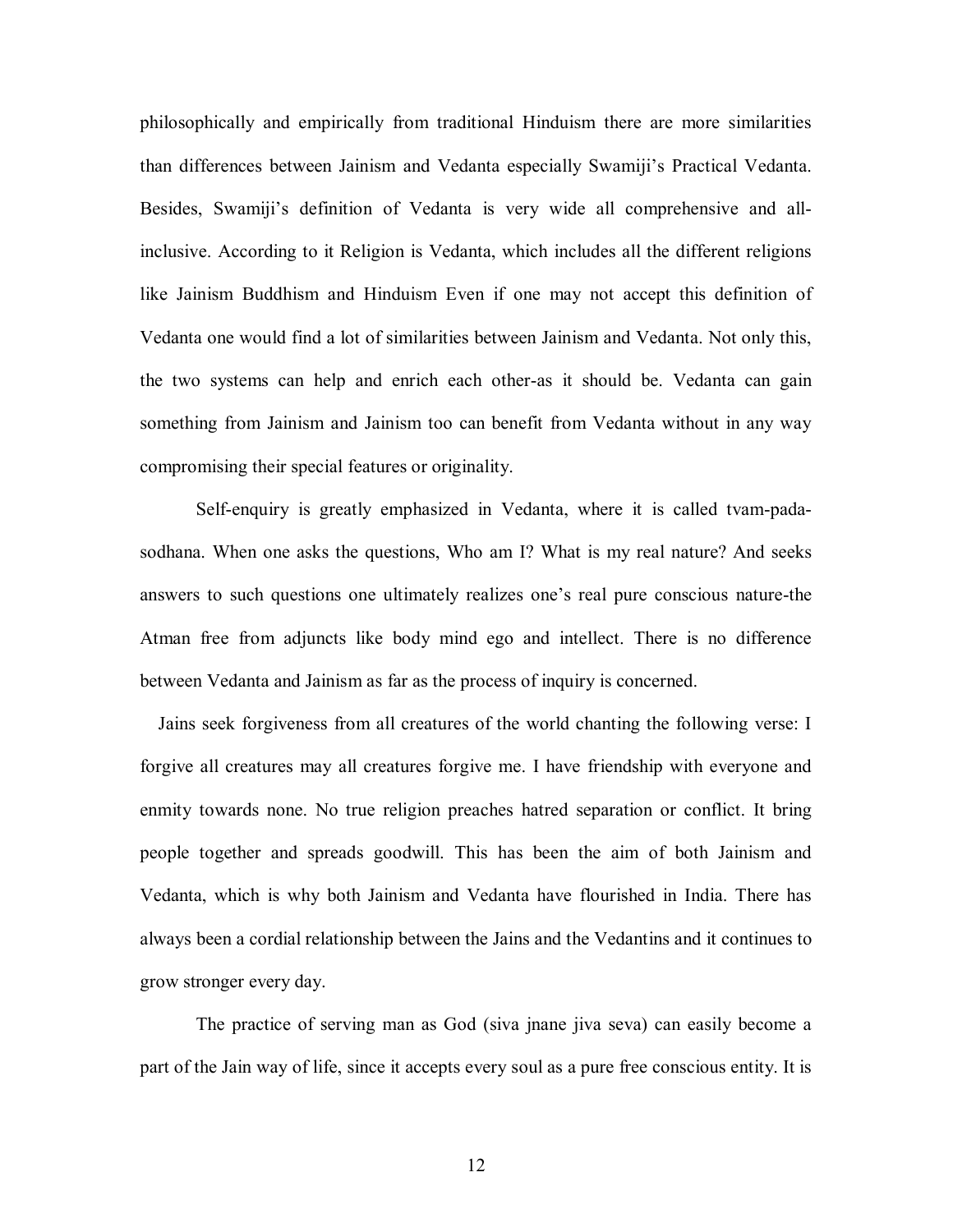gratifying to note that a number of Jain organizations have nowadays undertaken philanthropic activities. On the other hand the followers of Practical Vedanta can gain much by learning to lay greater stress on tapas as done in Jainism. Vedantins can also make use of the universal navakara mantra of Jainism and its practice of forgiveness. Navakara mantra is an extremely liberal and effective mantra where in salutations are offered to the acaryas, teachers, perfected souls, saints and prophets of all religions. None can begrudge the acceptance of such a liberal non-sectarian mantras as a part of their religions practice.

# **REFERENCE**

- 1. Advaita Flame of non duality English Non duality. narod. ru. retrived  $2011 - 06 - 10$ .
- 2. Consciousness in Advaita Vedanta By William M. Indich, Motilal Banarsi Das Publishers, 1995.
- 3. Adi Shankara, Tattva Bodha (1.2).
- 4. Chhangodaya Upanishad, Archived from the original on  $2009 10 24$ .
- 5. Jain doctrine of karma and the science of genetics, Sohan Raj Tater.
- 6. Enlightened knowledge, Sohan Raj Tater.
- 7. Varni, Jinendra, Ed. Prof. Sagarmal Jain, Translated Justice T.K. Kudol, New Delhi, Bhagwan Mahaveer Memorial Samiti.
- 8. Jacobi, Hermann, Ed. F. Max Muller (1895), Oxford: The Cleridon Press.
- 9. The Complete Works of Swami Vivekananda 9 Vols. (Calcutta: Advaita Ashrama, 1-8, 1989; 9, 1997), Vol.2, p.301.